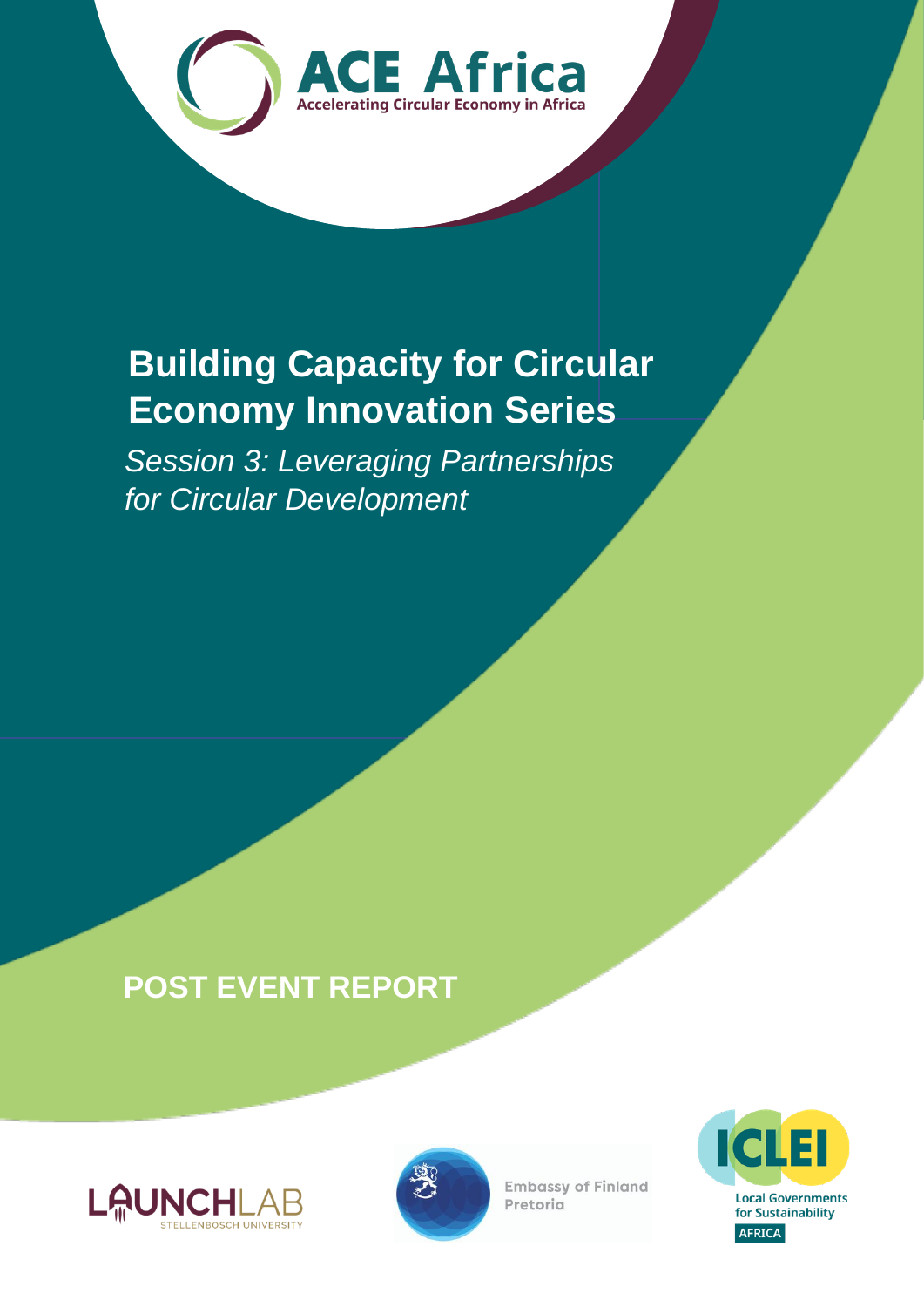## **April 2022 | 14h00-15h15 SAST**

The third session, titled 'Leveraging Partnerships for Circular Development' is part of a six series of events titled 'Building Capacity for Circular Economy Innovation'. The session focused on how to forge partnerships and with whom to achieve circular economy transition. Transforming towards a circular economy requires the collective efforts of stakeholders. Establishing strategic partnerships by identifying areas of complementarity for collaboration can maximize impact. Mobilizing resources and political commitment for tangible actions are key to overcoming barriers. The session held on April 5, 2022, and was co-convened by ICLEI Africa and African Circular Economy Network as part of the ACE Africa Action and Learning Events.

Panellists for the session included Yame Nkgowe (Founder, Sustainable Cities Africa) and Brett Cohen (Director, The Green House). Paul Currie (Associate Director: Urban Systems, ICLEI Africa) gave the welcome and introductory remarks to set the tone.

The session began with a zoom shower where participants shared keywords on what it takes to build meaningful partnerships. The predominant responses included network, time, cooperation, and transparency.

In his contribution to the session, Yame Nkgowe shared his reflection on 'Partnerships for Circular Development: Lessons from Botswana'. He discussed the importance of contextualising where we are now and where we need to go when thinking about circular economy innovation and capacity, partnership, and ecosystem building. He highlighted the need to distinguish between whether "we want to see change or we want to change." He reiterated that we all have a part to play as we are aiming to express the African narrative. He noted that circular economy entities and accelerators emerge out of necessity to identify and unravel issues with circularity in an African context. He further highlighted the importance of building partnerships to contextualise sustainable cities in an African context and to understand it deeper, noting that there is no need to develop ideas on your own; with collaboration you move faster and gain access to deeper networks. To conclude his reflection, Yame added that the African Circular Economy Network is in a state of readiness to develop a circular economy roadmap for Botswana.

Brett Cohen gave a presentation on 'The Potential of Extended Producer Responsibility (EPR)'. He presented the extended producer responsibility (EPR) as a tool that could be used to help support the circular economy. The policy is designed to make manufacturers accountable for end-of-life impact of products and encourage design for recovery or repurposing. He explored a few policy interventions under EPR which include product take-back, deposits/refund, advanced disposal fees, upstream tax, subsidies, and minimum recycling requirements. He provided examples of EPR policy on the African continent and noted that South Africa and Kenya recently introduced EPR legislation. He noted that EPR requires coordinated action at all levels including decisions on global standards, national legislation, and on-the-ground action. To conclude his presentation, Brett highlighted opportunities for global collaboration